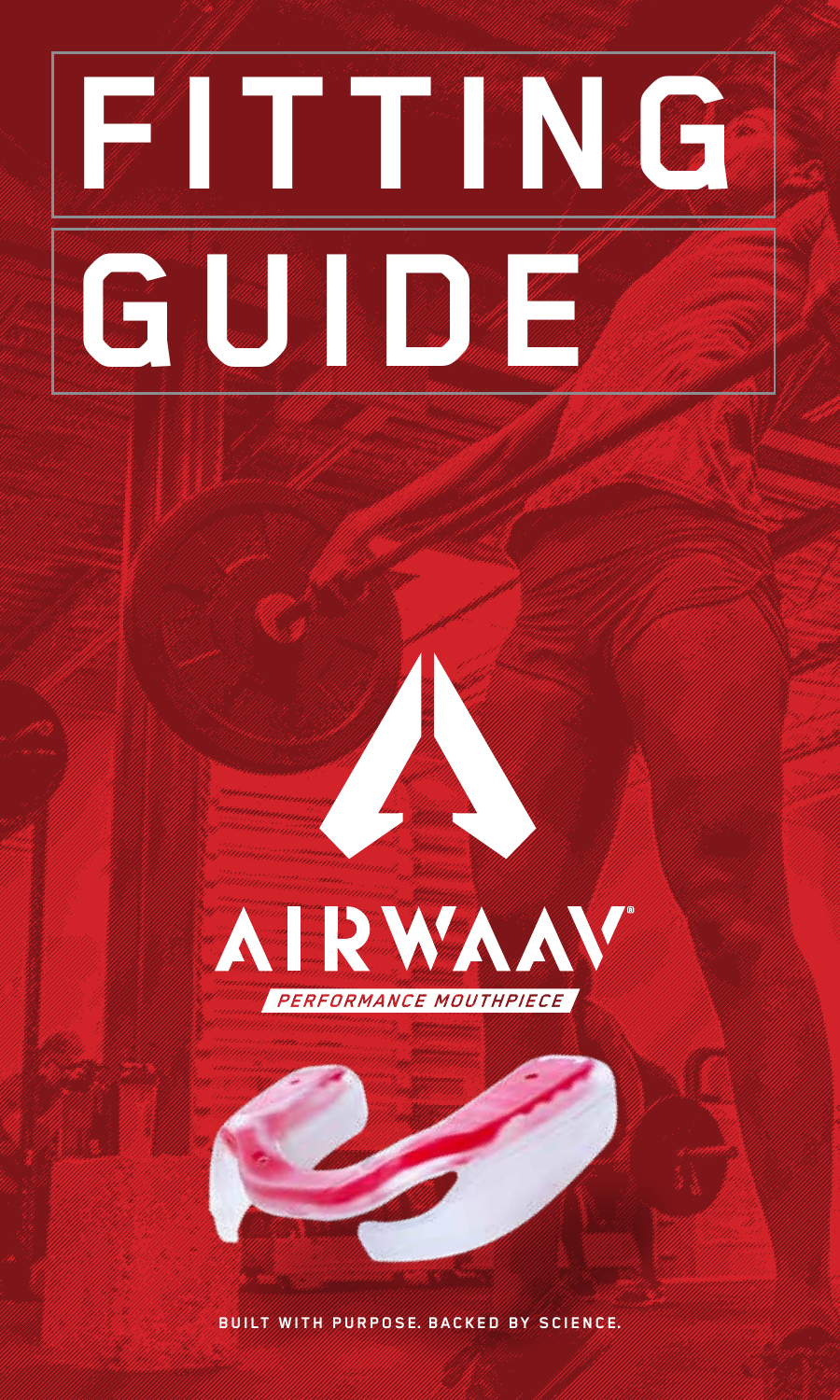

# **FITTING INSTRUCTIONS**

Many athletes have fit and worn a protective mouthguard to protect their upper teeth during contact sports, but most athletes have never fit or used a mouthpiece on their lower teeth for performance enhancement. Your satisfaction is our number one concern. If you have any trouble with the fitting process, we will send you a new mouthpiece at no additional cost. Contact us at customerservice@airwaav.com or call us at 1-800-894-5340.

### **MICROWAVE (Recommended)**

#### Items Needed:

- » Microwave
- » Paper Towel
- » Plate
- » Slotted spoon
- » Bowl Of Cold Water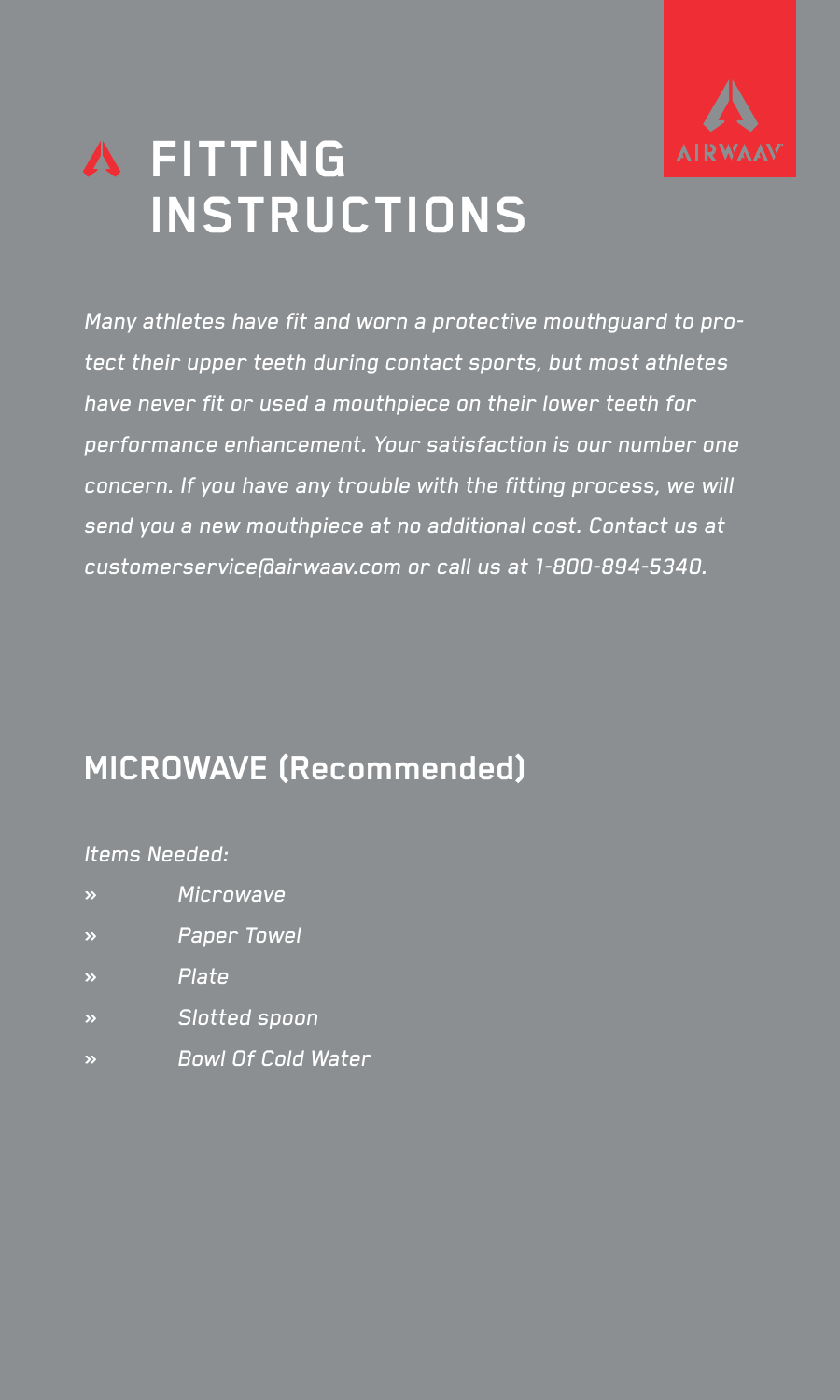



#### **STEP 1: PROTECT**

Roll up part of a dripping wet paper towel and place it in between the channels of the mouthpiece to help prevent the walls from folding when heating the mouthpiece.



#### **STEP 2: COVER**

Cover the plate with a dripping wet paper towel and place the AIRWAAV in the middle of the plate with the side walls of the mouthpiece facing up.

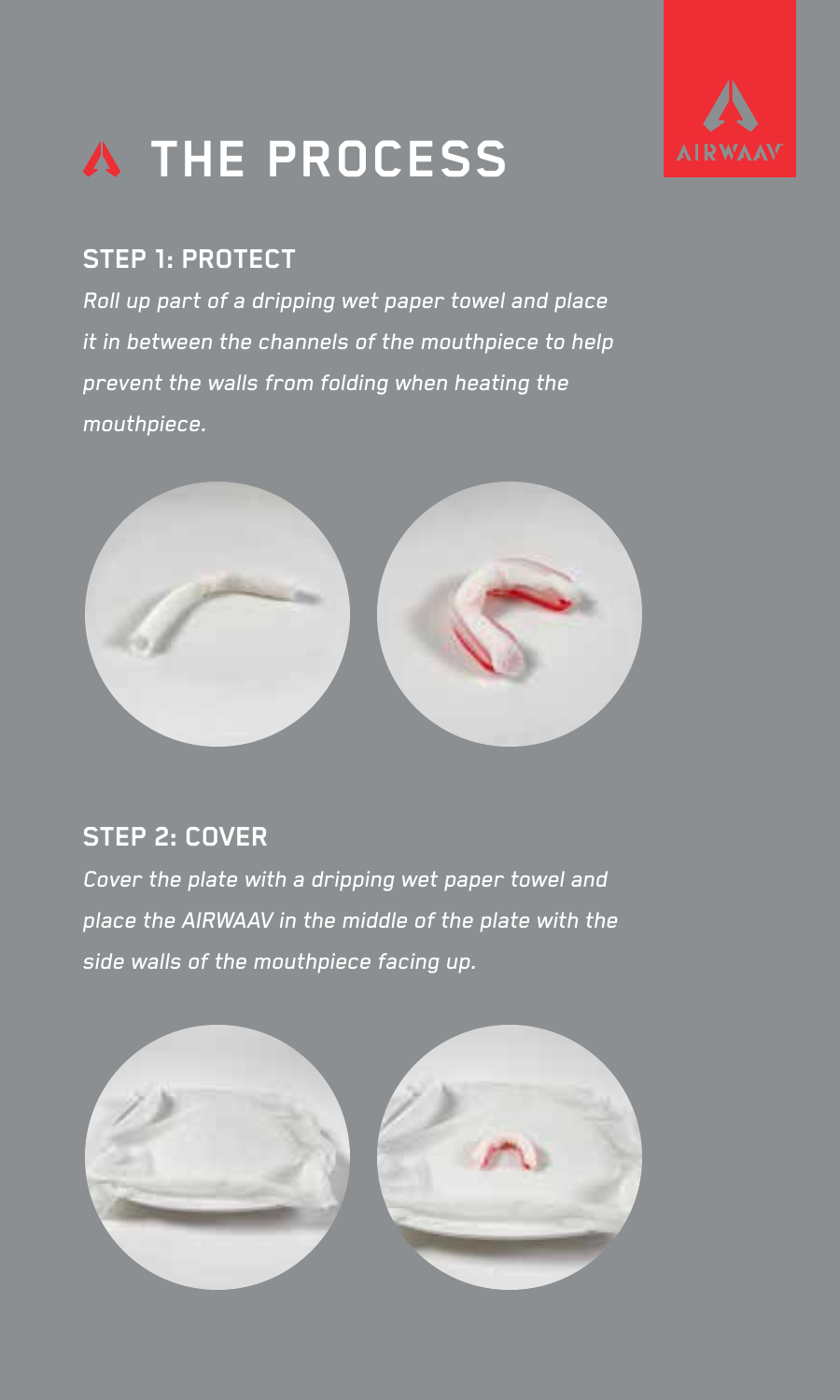

#### Cover the AIRWAAV performance mouthpiece by folding up the soaked paper towel.



#### **STEP 3: COVER**

Place the plate in the microwave and heat the soaked paper towel and mouthpiece for 1 minute. (Add more time if needed based on power level)

#### **STEP 4: RETRIEVE AND DUNK**

Use the slotted spoon to remove the mouthpiece from the plate, Loosen the paper towel covering the mouthpiece, remove the rolled up paper towel protecting the side walls and drop the mouthpiece directly into the bowl of cold water (please use caution the paper towel and mouthpiece could be very hot). Allow the mouthpiece to rest in the bowl of cold water for 3-5 seconds.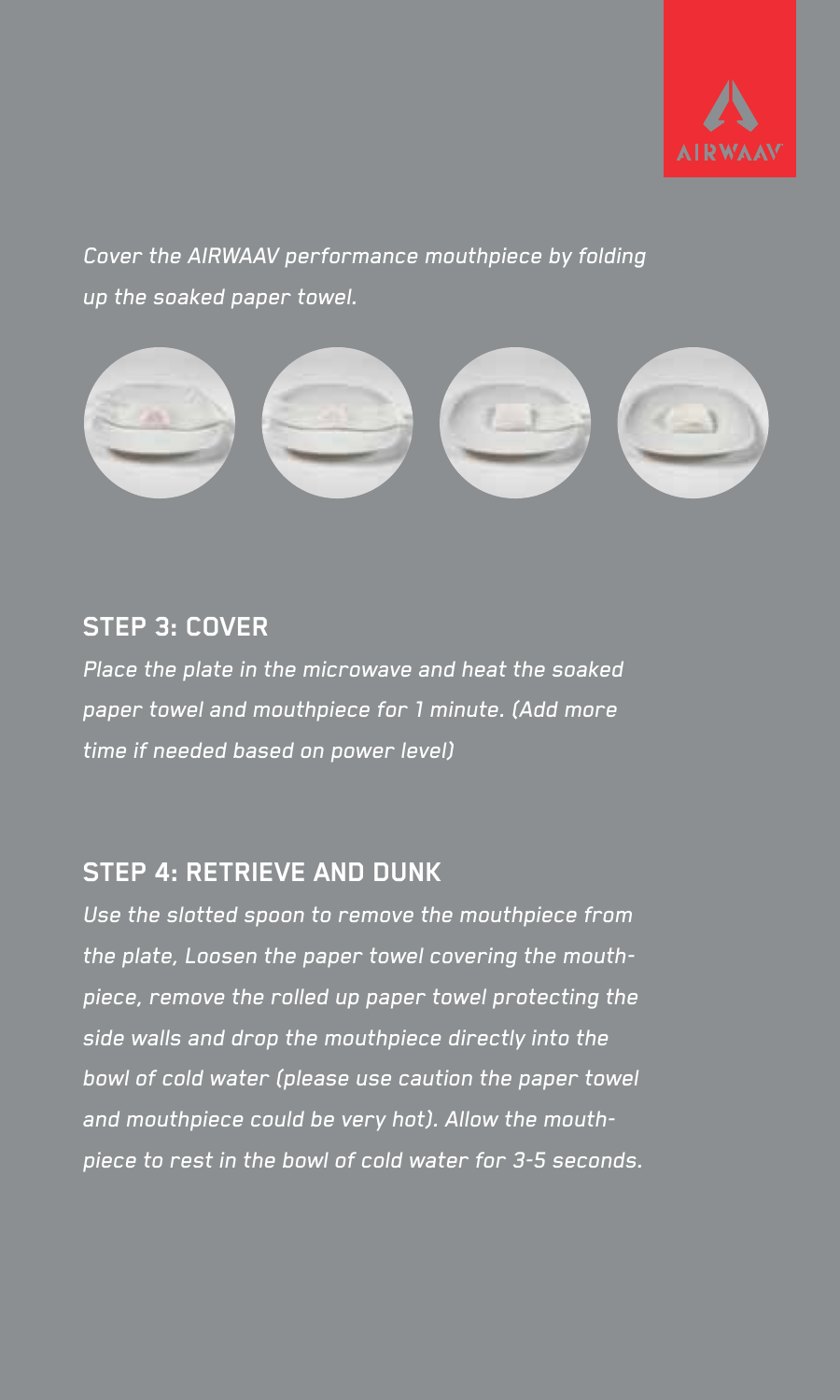

#### **STEP 5: MOLD**

Place the mouthpiece on your bottom teeth for 2 minutes ensuring the Intake Bar fits on the inside of your bottom teeth and mold by:

- 1. Gently biting down
- 2. Pressing your fingers and tongue into the mouthpiece (inside and out) to push the soft fitting material around your teeth. The more material that gets into the grooves of your teeth the tighter the mouthpiece will fit.

\*When placing the mouthpiece in your mouth make sure the sidewalls stay vertical. You can try to remold if the walls collapse or we will send you a new product at no additional cost.

#### **STEP 6: WEAR OR COOL**

For a tighter fit we recommend taking your AIRWAAV Performance Mouthpiece for a workout right after the 2-minute molding process. For example something as simple as a short run after the molding step will help the device fit tighter. Make sure you bite down and breathe through your mouth.

However, if you don't have a workout planned for right after the molding process, put the molded device back in cold water for 5-10 minutes. AIRWAAV's patented fitting material will continue to shrink and provide a tighter fit 24 hours after molding.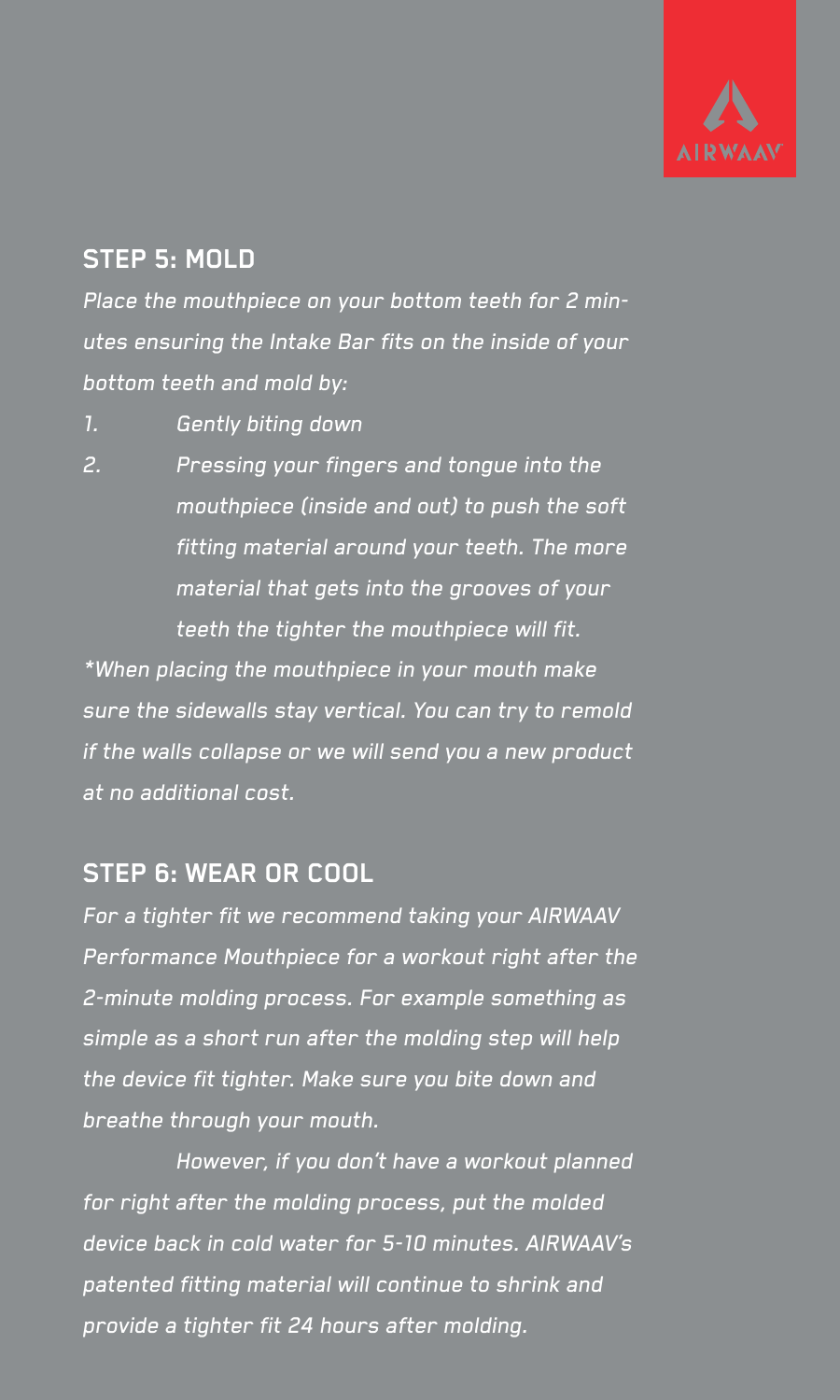

#### **STEP 7: BREAK YOUR BEST!**

Place the mouthpiece in your mouth, follow our usage instructions and headout for a workout.

If the mold of your mouthpiece gets out of whack at any time you can remold it with this same process.

## **BOILING WATER**

#### Items Needed:

| ≫  | Pot                       |
|----|---------------------------|
| ≫  | <b>Slotted Spoon</b>      |
| X. | <b>Bowl Of Cold Water</b> |

#### **STEP 1: BOIL**

Fill a pot with enough water so that the mouthpiece can be submerged without touching the bottom of the pot and heat on a stove.

#### **STEP 2: DROP**

Once the water is boiling turn off the heat and drop the mouthpiece into the boiling water. Leave the mouthpiece in the water for one minute.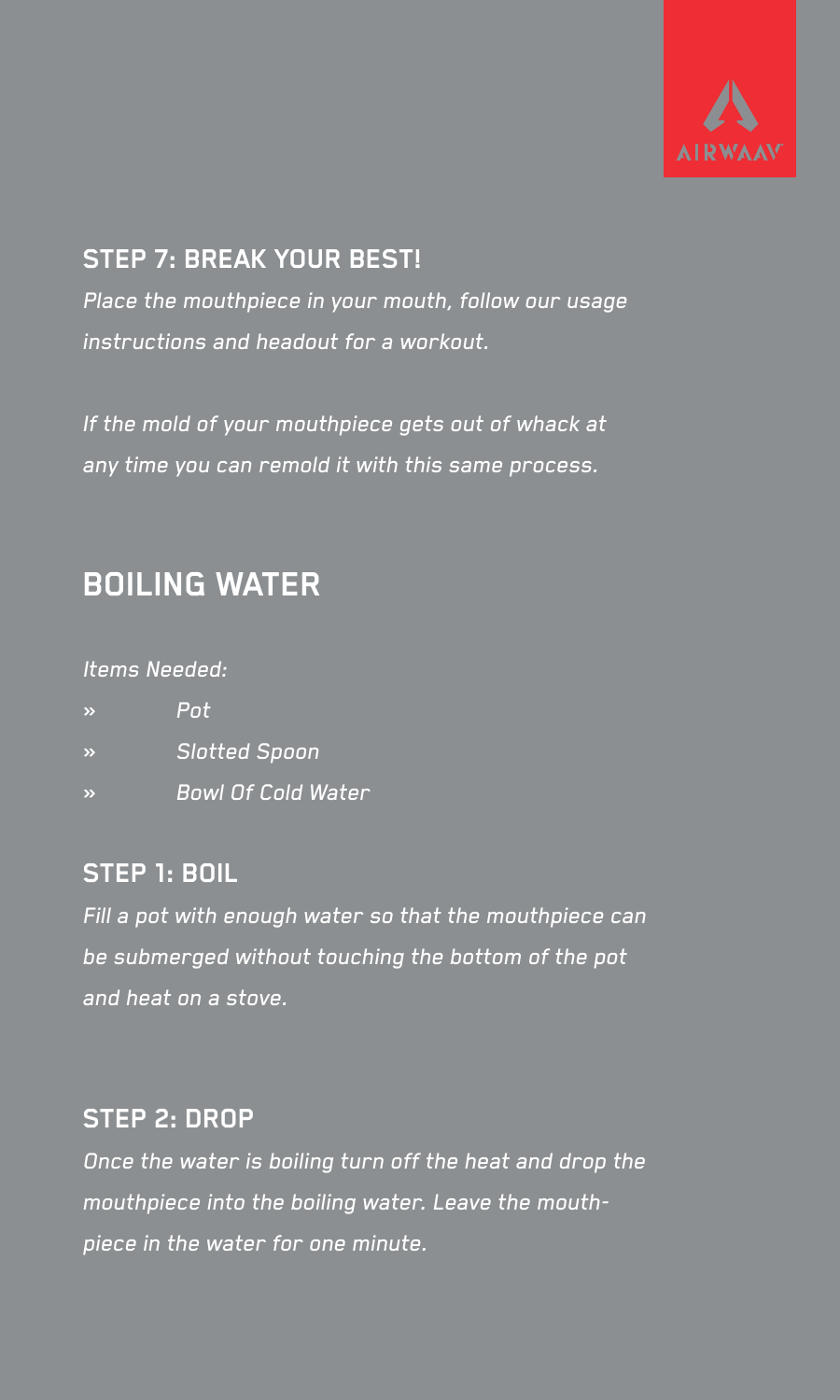

#### **STEP 3: RETRIEVE AND DUNK**

Retrieve the mouthpiece using a slotted spoon and drop it directly into the bowl of cold water (please use caution as the mouthpiece could be very hot). Allow the mouthpiece to rest in the bowl of cold water for 3-5 seconds.

#### **STEP 4: MOLD**

Place the mouthpiece on your bottom teeth for 2 minutes ensuring the Intake Bar fits on the inside of your bottom teeth and mold by:

1. Gently biting down

2. Pressing your fingers and tongue into the mouthpiece (inside and out) to push the soft fitting material around your teeth. The more material that gets into the grooves of your teeth the tighter the mouthpiece will fit.